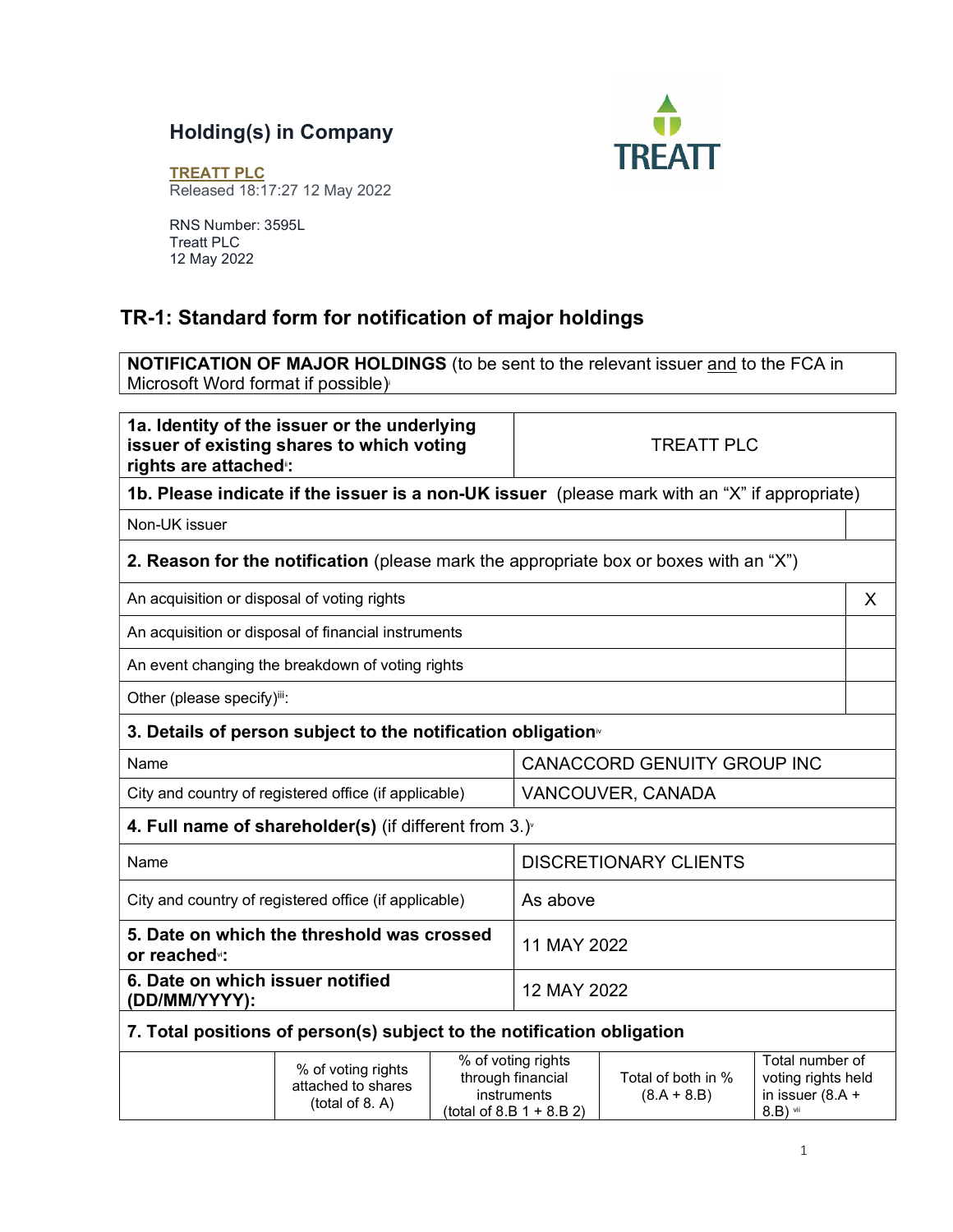| Resulting situation<br>on the date on which<br>threshold was<br>crossed or reached | 5.0797 | 5.0797 | 3,044,128 |
|------------------------------------------------------------------------------------|--------|--------|-----------|
| Position of previous<br>notification (if<br>applicable)                            | 4.7576 | 4.7576 |           |

## 8. Notified details of the resulting situation on the date on which the threshold was crossed or reachedviii

## A: Voting rights attached to shares

| Class/type of<br>shares<br>ISIN code (if possible) | Number of voting rights <sup>ix</sup> |                               | % of voting rights        |                               |
|----------------------------------------------------|---------------------------------------|-------------------------------|---------------------------|-------------------------------|
|                                                    | <b>Direct</b><br>(DTR5.1)             | <b>Indirect</b><br>(DTR5.2.1) | <b>Direct</b><br>(DTR5.1) | <b>Indirect</b><br>(DTR5.2.1) |
| GB00BKS7YK08                                       |                                       | 3,044,128                     |                           | 5.0797                        |
|                                                    |                                       |                               |                           |                               |
|                                                    |                                       |                               |                           |                               |
| <b>SUBTOTAL 8. A</b>                               |                                       | 3,044,128                     | 5.0797                    |                               |

| B 1: Financial Instruments according to DTR5.3.1R (1) (a) |                                      |                                         |                                                                                                        |                    |
|-----------------------------------------------------------|--------------------------------------|-----------------------------------------|--------------------------------------------------------------------------------------------------------|--------------------|
| <b>Type of financial</b><br><b>instrument</b>             | <b>Expiration</b><br>$date^{\times}$ | Exercise/<br><b>Conversion Periodxi</b> | <b>Number of voting rights</b><br>that may be acquired if<br>the instrument is<br>exercised/converted. | % of voting rights |
|                                                           |                                      |                                         |                                                                                                        |                    |
|                                                           |                                      |                                         |                                                                                                        |                    |
|                                                           |                                      |                                         |                                                                                                        |                    |
|                                                           |                                      | <b>SUBTOTAL 8. B 1</b>                  |                                                                                                        |                    |

| B 2: Financial Instruments with similar economic effect according to DTR5.3.1R (1) (b) |                                      |                                             |                                                  |                            |                    |
|----------------------------------------------------------------------------------------|--------------------------------------|---------------------------------------------|--------------------------------------------------|----------------------------|--------------------|
| <b>Type of financial</b><br>instrument                                                 | <b>Expiration</b><br>$date^{\times}$ | Exercise/<br><b>Conversion</b><br>Period xi | <b>Physical or cash</b><br><b>settlement</b> xii | Number of<br>voting rights | % of voting rights |
|                                                                                        |                                      |                                             |                                                  |                            |                    |
|                                                                                        |                                      |                                             |                                                  |                            |                    |
|                                                                                        |                                      |                                             |                                                  |                            |                    |
|                                                                                        |                                      |                                             | <b>SUBTOTAL 8.B.2</b>                            |                            |                    |